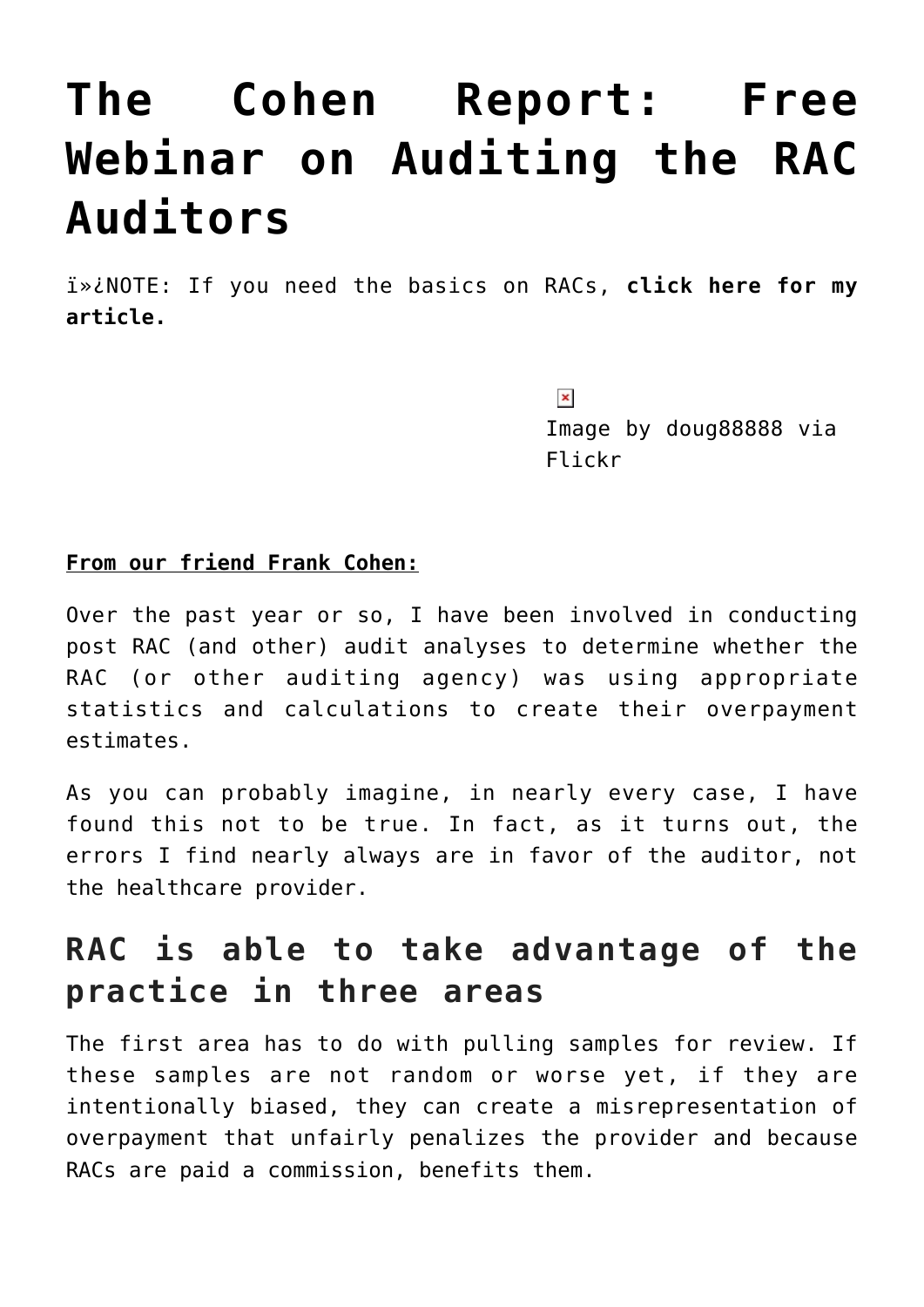The second area has to do with the way in which the overpayment point estimate is calculated. This is where they come up with something like the average overpayment per audited unit (i.e., claim, claim line, member event, etc.).

The third has to do with the methodology used to extrapolate the point estimate for the sample to the universe of units for the healthcare provider. An error in any one of these areas can result in a gross exaggeration of the final overpayment demand.

## **Understanding how to defend yourself from the results of an audit**

I have developed a series of three short, free webinars to teach you how to catch potential errors in each of three areas.

Part 1 will be on validating random samples and is scheduled for Monday, December 13 from 1:00 to 2:00 EST.

Part 2 is on how to calculate the overpayment point estimate and is scheduled for Tuesday, December 14 from 1:00 to 2:00 EST.

Part 3 is on verifying extrapolation results and is scheduled for Wednesday, December 15 from 1:00 to 2:00 EST.

Each webinar will probably last around 30 minutes with an additional 30 minutes for questions. I plan to record these and post them later so if you can't make it, don't worry. Each session will be available for review after the last one is completed.

For more info or to register, go to [www.frankcohen.com](http://mk1.netatlantic.com/t/10726385/79031522/34098/0/) and click on the Webinar tab. Also, feel free to forward this on to co-workers or to post wherever you think folks may benefit.

Frank Cohen